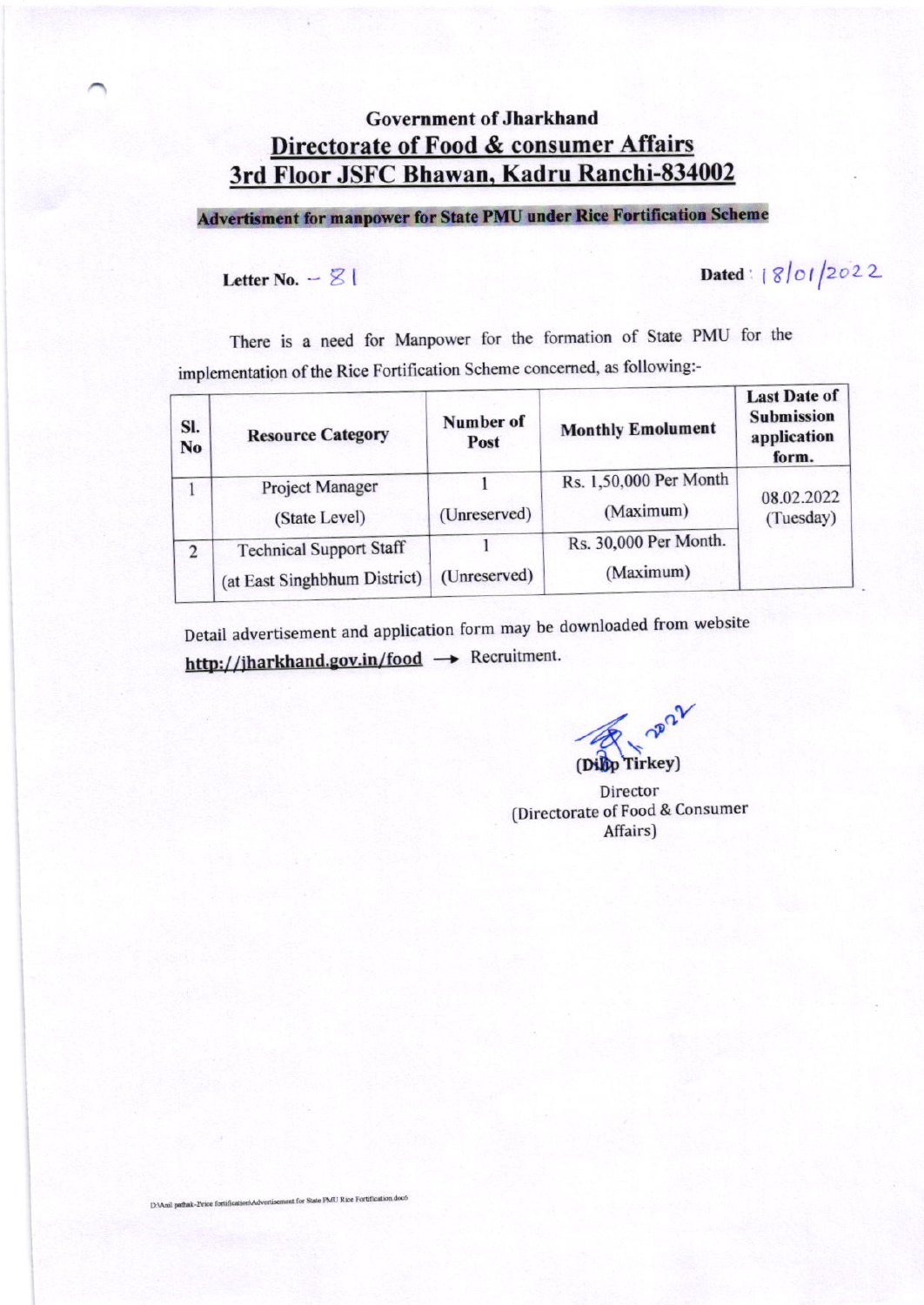# **Government of Jharkhand** Directorate of Food & consumer Affairs 3rd Floor JSFC Bhawan, Kadru Ranchi-834002

 $\triangledown$ 

**Advertisment for manpower for State PMU under Rice Fortification Scheme** 18/01/2022 Dated-Letter No.-  $\otimes$ 

The scheme is being run by the Government of India for the distribution of fortified rice under the Public Distribution System at Pilot basis. For this, 15 states including Jharkhand have been selected by Govt of India. The Government of India has given the direction to constitute the State PMU for the implementation of the scheme. In this regard, it has been decided to implement Rice Fortification Scheme in Chakulia and Dhalbhumgarh blocks in East Singhbhum district under the public distribution system on the pilot basis in the state.

There is a need for Manpower for the formation of State PMU for the implementation of the scheme concerned, whose term and conditions are following:-

| SI.<br>No | <b>Resource</b><br>Category | Number of<br>Post | <b>Educational</b><br><b>Oualification</b>                                                                               | <b>Relevent</b><br><b>Experience</b>                                                                                                                                                                                                       | <b>Scope of Work</b>                                                                                                                                                                                                                                                                                                                                                                                                                                                                                                                                              |
|-----------|-----------------------------|-------------------|--------------------------------------------------------------------------------------------------------------------------|--------------------------------------------------------------------------------------------------------------------------------------------------------------------------------------------------------------------------------------------|-------------------------------------------------------------------------------------------------------------------------------------------------------------------------------------------------------------------------------------------------------------------------------------------------------------------------------------------------------------------------------------------------------------------------------------------------------------------------------------------------------------------------------------------------------------------|
| 1         | Project<br>Manager          | 1<br>(Unreserved) | The candidate must<br>possess First Division<br>in MBA from<br>recognized<br>university/ Institute in<br>regular course. | 12 years relevant<br>experience.<br>(The experience<br>here means<br>continuous working<br>experience on<br>similar managerials<br>works having MBA<br>as a qualifaction<br>preferably in<br>Government<br>Central/State/ PSU,<br>$etc.$ ) | Studying/analyzing<br>project<br>the<br>requirement<br>Addressing day to day<br>ad-hoc<br>project<br>activities<br>related<br>to<br>management<br>Providing guidance to project<br>team<br>• Identifying and resolving common<br>problems and potential risk issues<br>across projects<br>Improving project management<br>knowledge,<br>capabilities,<br>competence, and skills<br>· Conducting GAP analysis and<br>Performance<br>suggesting<br>Process re-<br>improvement and<br>engineering<br>Standardizing project management<br>processes and documentation |
|           |                             |                   |                                                                                                                          |                                                                                                                                                                                                                                            | Designing the mechanism for<br>tracking the progress of work<br>plans<br>continuous<br>$\bullet$<br>Implementing<br>improvement to the overall project<br>management process<br>· Following up with vendors for<br>timely delivery/installation<br>of<br>material/services and deployment<br>of resources<br>Analyze and propose Change<br>Requests to the management.<br>· Act as a communication bridge<br>coordinators/<br>user/<br>among                                                                                                                      |
|           |                             |                   |                                                                                                                          |                                                                                                                                                                                                                                            | vendors/management<br>· Monitoring projects to ensure<br>timely updates and performance<br>reporting process<br>Other similar and related works                                                                                                                                                                                                                                                                                                                                                                                                                   |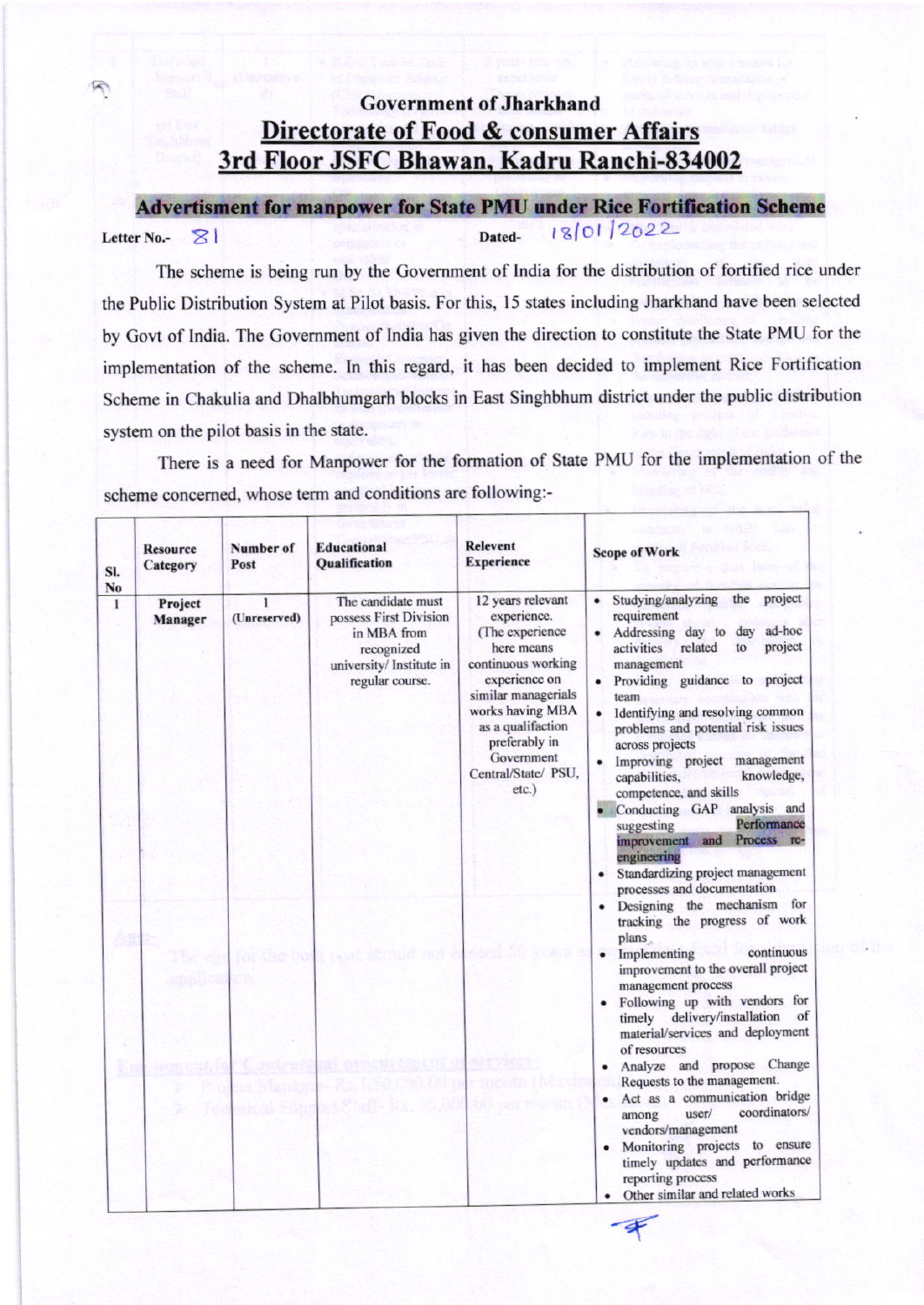| $\overline{\mathbf{c}}$<br>Technical<br>Support<br>Staff<br>(at East<br>Singhbhum<br>District) | 1<br>(Unreserve<br>$\mathbf{d}$ | · B.E/B.Tech/M.Tech<br>in Computer Science<br>(CS)/ Information<br>Technology (IT)/<br><b>Electronics</b> and<br>Communication<br>Engineering (ECE) or<br>equivalent<br>OR<br>• BCA/MCA with<br>specialization in<br>computers or<br>equivalent<br><b>OR</b><br>• M.Sc./M.Phil/Ph.d in<br>Mathematics/<br>Physics/Statistics/Op<br>eration<br>Research/Computer<br>Science/Information<br>Technology/Electroni<br>cs with specialization<br>in computers or<br>equivalent.<br>• Relevant experience<br>required as per levels<br>specified in scope,<br>preferably in<br>Government<br>Central/State/PSU, etc | 5 years relevant<br>experience.<br>(The experience<br>here means<br>continuous working<br>experience on<br>similar projects<br>preferably in<br>Government<br>Central/State/ PSU,<br>$etc.$ ) | Following up with vendors for<br>timely delivery/installation of<br>material/services and deployment<br>of resources<br>Act as a communication bridge<br>among user/<br>coordinators/vendors/management<br>Monitoring projects to ensure<br>timely updates and performance<br>reporting process<br>Other similar and related work<br>To implementing the policies and<br>guidelines<br>of<br>Rice<br>the<br>Fortification<br>Scheme<br>be<br>to<br>implemented on the Pilot basis.<br>Proper monitoring of<br>milling<br>process, production, storage and<br>distribution of fortified Rice in<br>the respective district;<br>Close monitoring of milling and<br>٠<br>blending process of Fortified<br>Rice in the light of the guidelines<br>of the Government of India.<br>Monitoring of the quality and<br>٠<br>blending of FRK.<br>Monitoring of the tests being<br>٠<br>conducted in NABL Lab for<br>quality of Fortified Rice.<br>To prepare a data base of the<br>٠<br>quantity of fortified rice in the<br>concerned public distribution<br>system shops / godowns after<br>delivery and distribution of<br>fortified rice.<br>Proper action for establishing<br>٠<br>necessary coordination with the<br>JSFC, NIC, Directorate and the<br>concerned district for updating of<br>distributed quantity of fortified<br>rice on departmental Aahar portal<br>Annavitran<br>and<br>portal<br>of<br>Government of India.<br>Other works to be given from<br>time to time. |
|------------------------------------------------------------------------------------------------|---------------------------------|---------------------------------------------------------------------------------------------------------------------------------------------------------------------------------------------------------------------------------------------------------------------------------------------------------------------------------------------------------------------------------------------------------------------------------------------------------------------------------------------------------------------------------------------------------------------------------------------------------------|-----------------------------------------------------------------------------------------------------------------------------------------------------------------------------------------------|-------------------------------------------------------------------------------------------------------------------------------------------------------------------------------------------------------------------------------------------------------------------------------------------------------------------------------------------------------------------------------------------------------------------------------------------------------------------------------------------------------------------------------------------------------------------------------------------------------------------------------------------------------------------------------------------------------------------------------------------------------------------------------------------------------------------------------------------------------------------------------------------------------------------------------------------------------------------------------------------------------------------------------------------------------------------------------------------------------------------------------------------------------------------------------------------------------------------------------------------------------------------------------------------------------------------------------------------------------------------------------------------------------------------------------------------------------------------------------|

Age:-

The age for the both post should not exceed 50 years as on last date fixed for submission of the application.

D

## **Emolument for Contractual procurement of services-**

- ▶ Project Manager- Rs.1,50,000.00 per month (Maximum)
- > Technical Support Staff- Rs. 30,000.00 per month (Maximum)